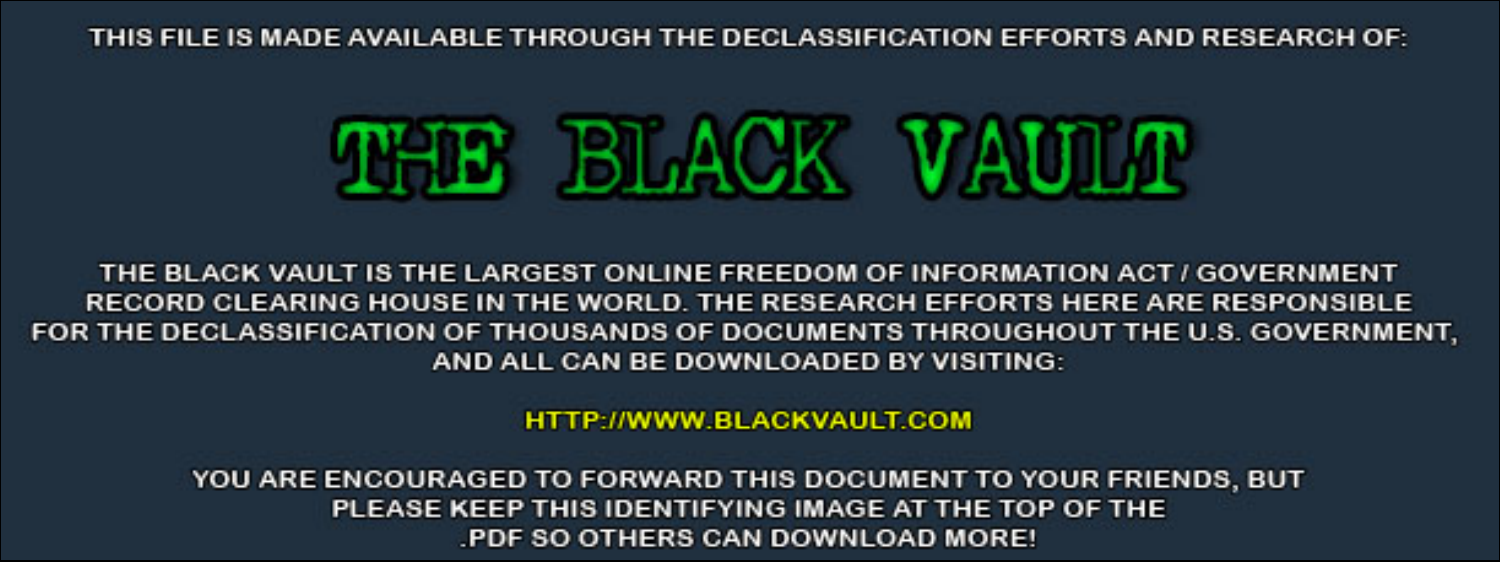## UNCLASSIFIED//FOR OFFICIAL USE ONLY

### (U) CRYPTOLOGIC ALMANAC

(U) Save the Bismarck!

German Communications Intelligence Support to Operation Rheintbung May 1941

(U) The brief but exciting voyage of the ill-fated German battleship Bismarck is one of the great naval stories of World War II, and perhaps of the 20th century. How this ship, accompanied by the German cruiser Prinz Eugen, dashed into the North Atlantic, sank Britain's largest warship, the battle cruiser H.M.S. Hood, and was finally cornered and sunk after being hunted by dozens of Royal Navy ships, is still an exciting tale.

(U) Interestingly, allied communications intelligence had little direct effect on the campaign to sink the Bismarck. British codebreakers at Bletchley Park had not quite completely broken into the German Kriegsmarine (Navy) Enigma cipher codenamed Dolphin. At the time of the Bismarck deployment, the British were roughly a week or two late in reading the radio traffic of the German surface ships. There were three instances in which allied COMINT played a minor role in the chase: the discovery that the Bismarck would be heading to a French port that was derived from the traffic analytic clue when radio control of the Bismarck switched from Germany to German naval headquarters in Paris; the direction finding fix when the German battleship broke radio silence on 25 May (although the fix initially was reported incorrectly either because it was plotted incorrectly or that the map used was different from the one used by the British Admiralty); and the intercept of a message from a Luftwaffe radio link that informed a senior officer that the Bismarck would arrive in France.

(U) While Allied COMINT played only a marginal role, the question might be asked: What was the role of German COMINT during this campaign? It is known that the Kriegsmarine had a technically proficient and widespread effort centered in the organization known as the B-Dienst, or Beobachter-Dienst, literally, the Observation Service. As it turns out, the role of German COMINT was significant to the outcome. Its achievements and failures, as well as the technical ignorance about signal propagationon the part of the task force commander, Admiral Gunther Lutjens, had much to do with the ultimate fate of the battleship Bismarck.

(U) By the time of World War II, the German navy had an established, large, and technically expert COMINT service. It was located in Section Two of the German navy's main staff. The Germans maintained a number of shore stations that had intercept and direction finding capabilities. As the German armies conquered more territory, the navy established new sites in France, Italy, Norway, and the Balkans. During the 1930s, the B-Dienst had monitored the communications of the French and British navies and learned much about their procedures and cryptographic systems, especially during the Spanish Civil War of 1936 to 1939.

> Approved for Release by NSA on 12-26-2006 pursuant to E.O. 12958, as amended MDR 51971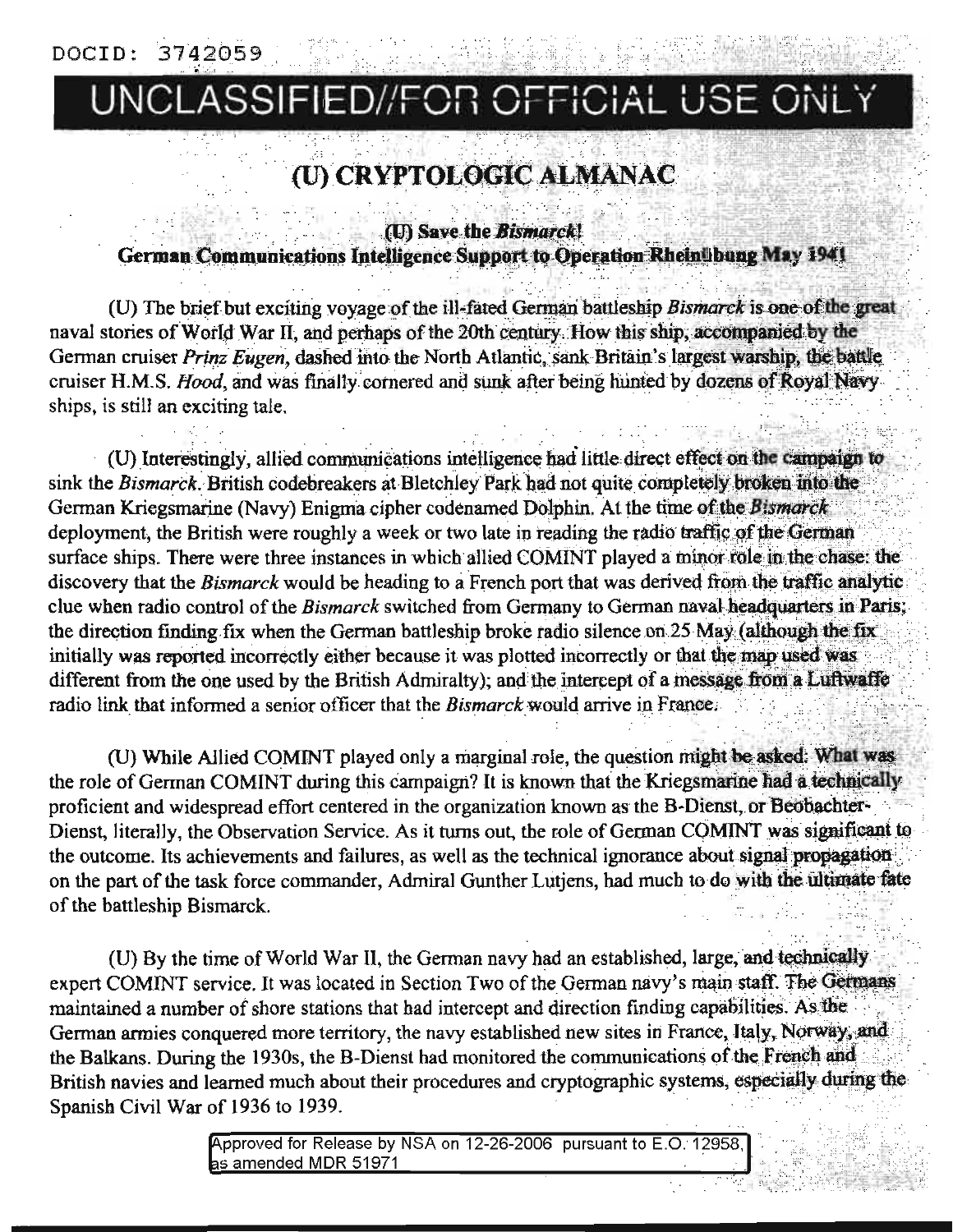#### DOCID: 3742059

(U) Early in World War II, the B-Dienst exploited the British merchant ship and combatant operational codes and ciphers. The Germans also could exploit the communications of the aircraft of the Royal Navy's Fleet Air Arm and the Coastal Command. The navy staff sent out regular reports (called a "Bericht") to all naval commands and major combatants, including the Bismarck. One of the important missions of the B-Dienst was intercepting allied convoy communications. In fact, it appears that the positioning of German U-boats against convoys was based heavily, if not almost exclusively, on intelligence derived from COMINT.

(U) To supplement this effort, the B-Dienst also had support units aboard every major combatant in the German navy. They were composed of intercept operators, linguists, and cryptanalysts. These teams were technically excellent and usually included a civilian expert or two. The size of these teams varied according to the size of the ship. In fact, the skipper of the Prinz Eugen complained in his afteraction report that the team on the Bismarck was larger than his unit. Two examples will suffice to explain the ability of these teams.

(U) In late 1940, the German pocket battleship, Admiral Scheer, was raiding allied shipping off the coast of southern Africa. One day, the Scheer spotted a freighter flying an American flag. As the Scheer approached, the commander of the B-Dienst team called the bridge and informed it that the merchant ship was using British merchant callsigns and procedures while transmitting an SOS to the shipping center at Durban, South Africa. It turns out that the ship was a British freighter flying an American flag. A second example occurred during the evacuation of Allied forces from Norway in June 1940. The British aircraft carrier H.M.S Glorious, which was covering the evacuation, was trapped and sunk by German warships. The B-Dienst team aboard one of the combatants began imitating the communications of the carrier and, for a day, convinced the British that the carrier was still afloat!

(U) The first influence of German COMINT in the Bismarck operation came on 22 May 1941. The Bismarck and Prinz Eugen had sailed from the area near Bergen, Norway, the previous day. A desperate British aerial reconnaissance flight late on 22 May discovered that the ships had left. The aircraft radioed its report to its base. The Germans intercepted the message, but did not report this to the Bismarck until the next day. (It is possible that the original intercept was from a Luftwaffe COMINT unit, which might explain the delay.) Furthermore, the Bismarck was not informed until 24 May that, from COMINT, the German naval staff knew that major elements of the British fleet in its home waters already had left in pursuit. The task force commanders were angry over this lapse in reporting. By this time, the Bismarck, shadowed by two British cruisers, HMS Suffolk and HMS Norfolk, was committed to forcing a passage to the North Atlantic via the Denmark Straits. Whether the German task force would have continued on this voyage knowing that the British home fleet had sallied out to intercept, or retreated to Norway, is unknown.

(U) On the morning of 24 May, the B-Dienst teams aboard both the Bismarck and the Prinz Eugen intercepted the callsigns of two Royal Navy capital ships. One they could identify as the HMS Hood. The other was new to them, but they could determine from the callsign system that it was a new battleship – it was the HMS Prince of Wales, which had departed with some of its work crews still